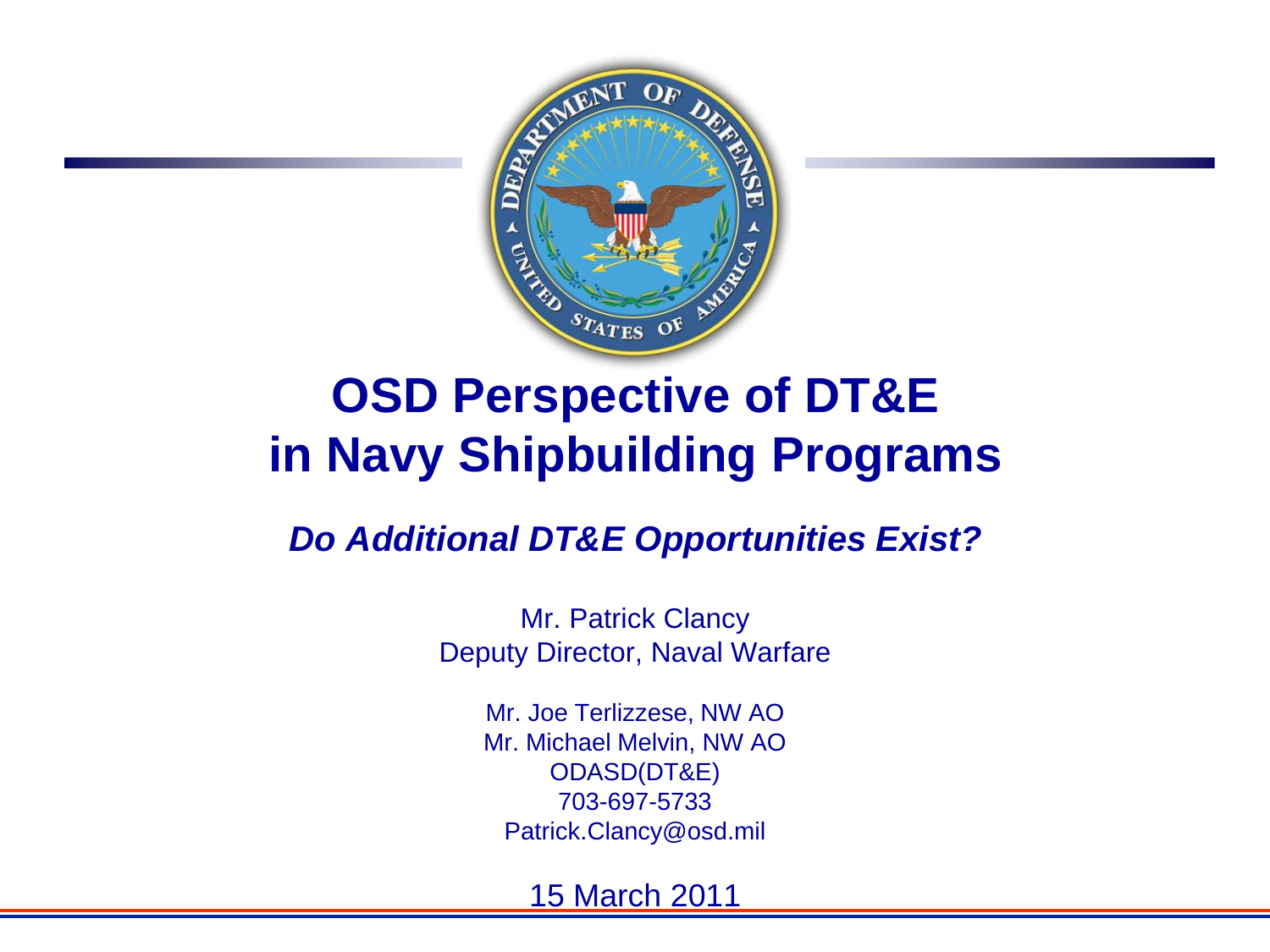





- Shipbuilding vs. other DoD acquisitions
- Challenge of Shipbuilding DT&E
- New Approach for DT&E on Ships
- **Shipbuilding DT&E Best Practices**
- PARMs
- **Summary**
- Q & A





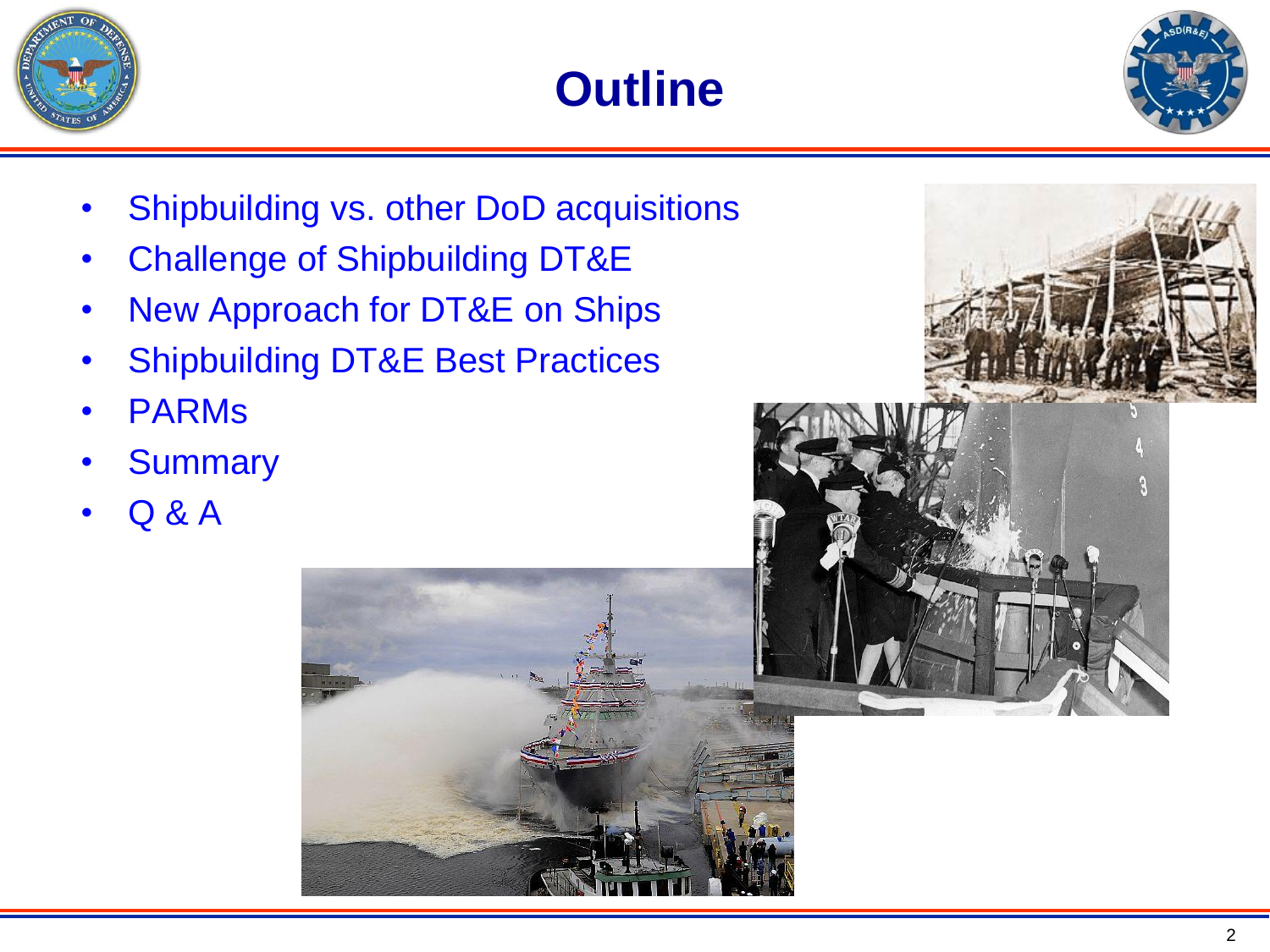



- Limited use of Prototypes, EDMs, "Fly-before buy"
	- Prohibitive cost for test articles
- **Larger Scope** 
	- Long construction time leads to parallel design and building
- **Complexity** 
	- Many programs in one (i.e., weapons, propulsion, aviation, C<sup>4</sup> I, navigation, habitability, etc.)
- System-of-systems (SoS)
	- Virtually all mission capabilities require interaction of numerous sub-systems and components
	- Many SoS consist of mix of new and old systems or components
- Performance and schedule highly dependent on Participating Acquisition Resource Managers (PARMs)

#### *Shipbuilding T&E Process Inherently Leads to a Different T&E Approach*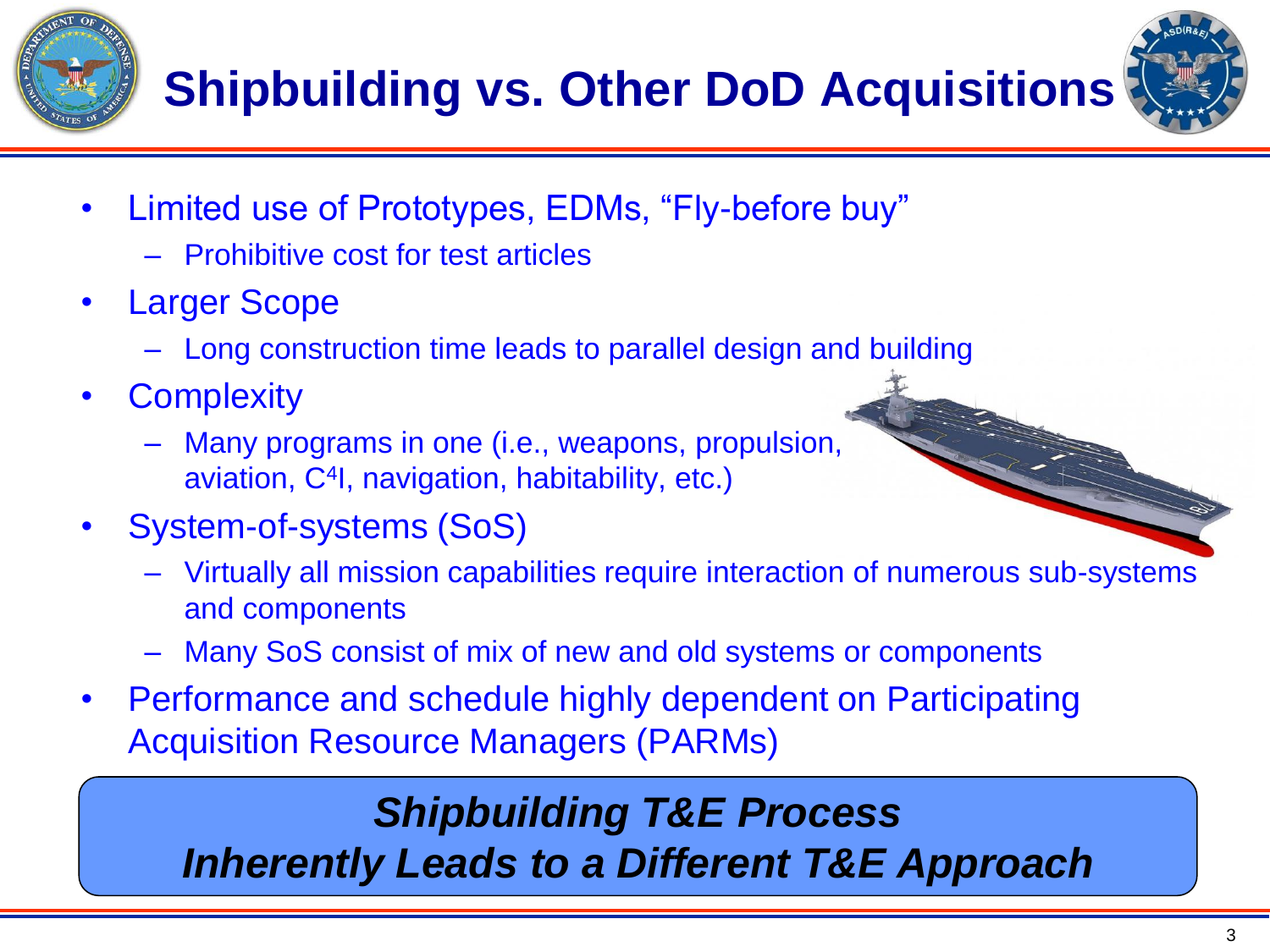

- First ship is the test article in shipbuilding T&E
	- Is ultimately a production article
	- Often no time for test-analyze-fix in shipbuilding trials
	- Multiple follow-on ships being built while DT/OT being conducted on first of class



- Fixes often limited to mission-critical discrepancies
- Lower priority discrepancies are often forward fit to future hulls
	- Possible back-fit to early hull(s) during future maintenance cycle

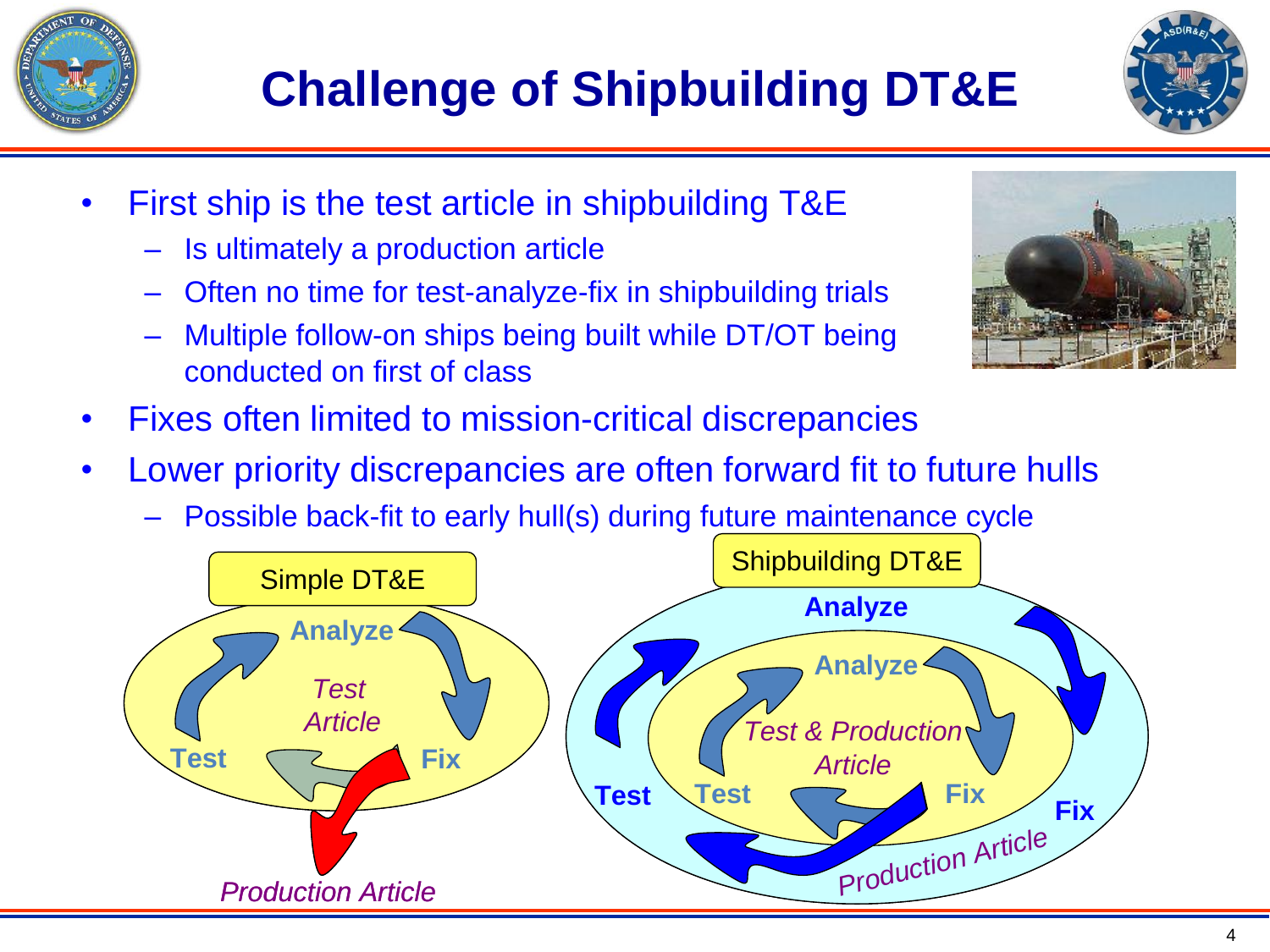# **A New Approach for DT&E on Ships**

- Opportunities for concurrent DT&E and OT&E throughout Shipbuilding T&E continuum
	- Industrial Stage Tests
	- Fast Cruise
	- Builder's Trials
	- Acceptance Trials
	- Post Delivery Test and Trials
	- Certifications
		- Aviation, ATO, HERO, UNREP SQT, CSSQT,etc
- Eliminate duplication, optimize efficiencies, increase opportunities to find & fix problems
- Requires access, partnerships, data sharing -- represents challenges
- A true acceptance of Integrated Testing across the T&E continuum

#### *Taking Credit for ALL TESTING*





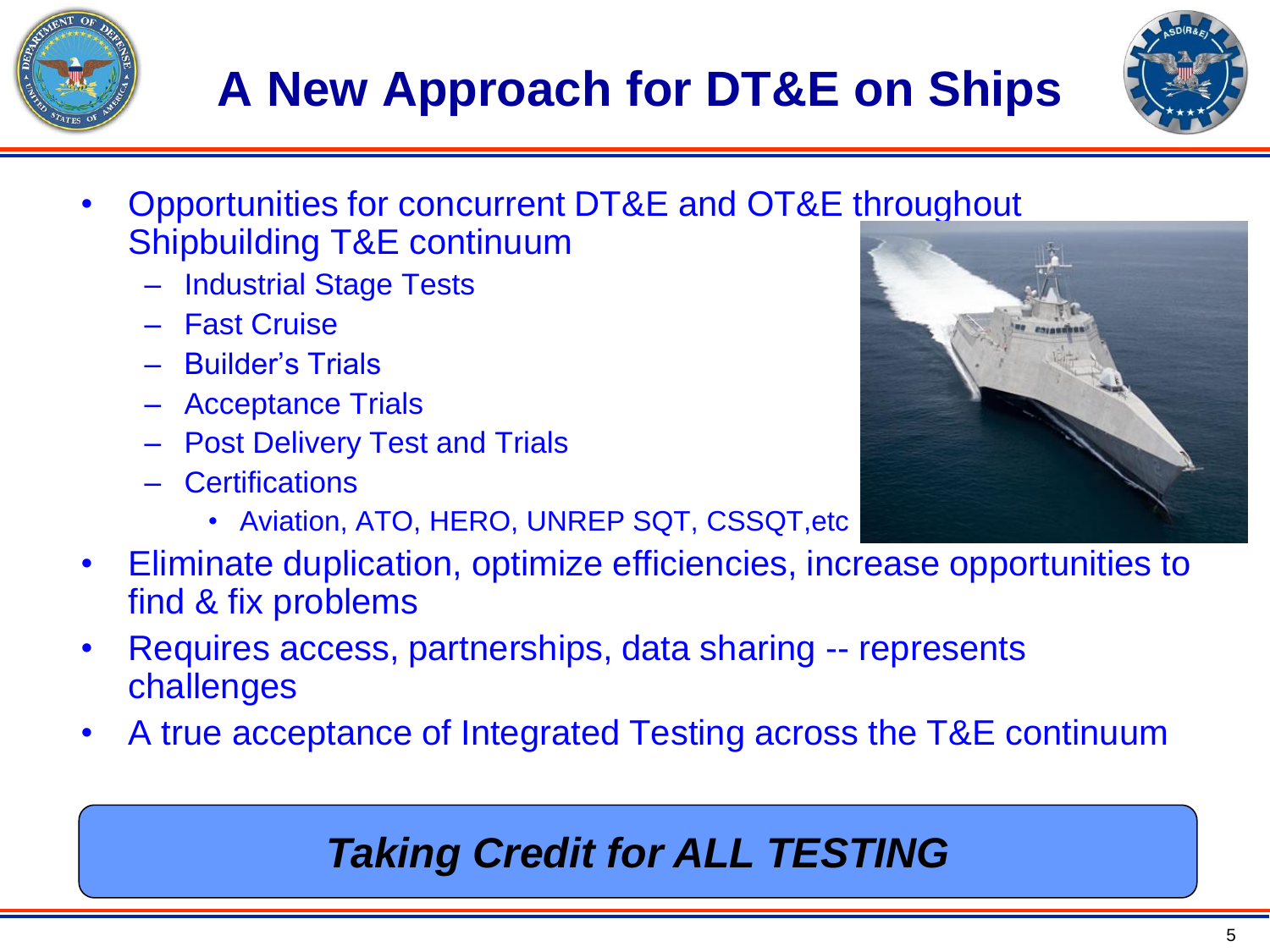## **Shipbuilding DT&E Best Practice**



- Critical Risk Mitigation is done on Major Components at Land-Based Test Sites
	- Surface Combat Systems Center, Wallops Is
		- SSDS, AEGIS, DDG 1000
	- Test & Integration Facility (TIF), Charleston, SC
	- NAVSEA Panama City LCS MCM MP
	- NAVSEA Dahlgren LCS SUW MP
	- NUWC, Newport, RI LCS ASW MP
	- DDG 1000 Integrated Power System LBTS, Philadelphia, PA
	- NAVAIR, EMALS/AAG, Lakehurst, NJ
	- NAVSEA Carderock, Acoustic Research Detachment – Lake Pend Oreille, Idaho
	- VASCIC, CVN-78,Newport News, VA
	- COATS, SSN-774,Groton, CT

*What Other Testing is Being Done That Can be Used for DT&E Credit to Reduce Risk going into OT?*

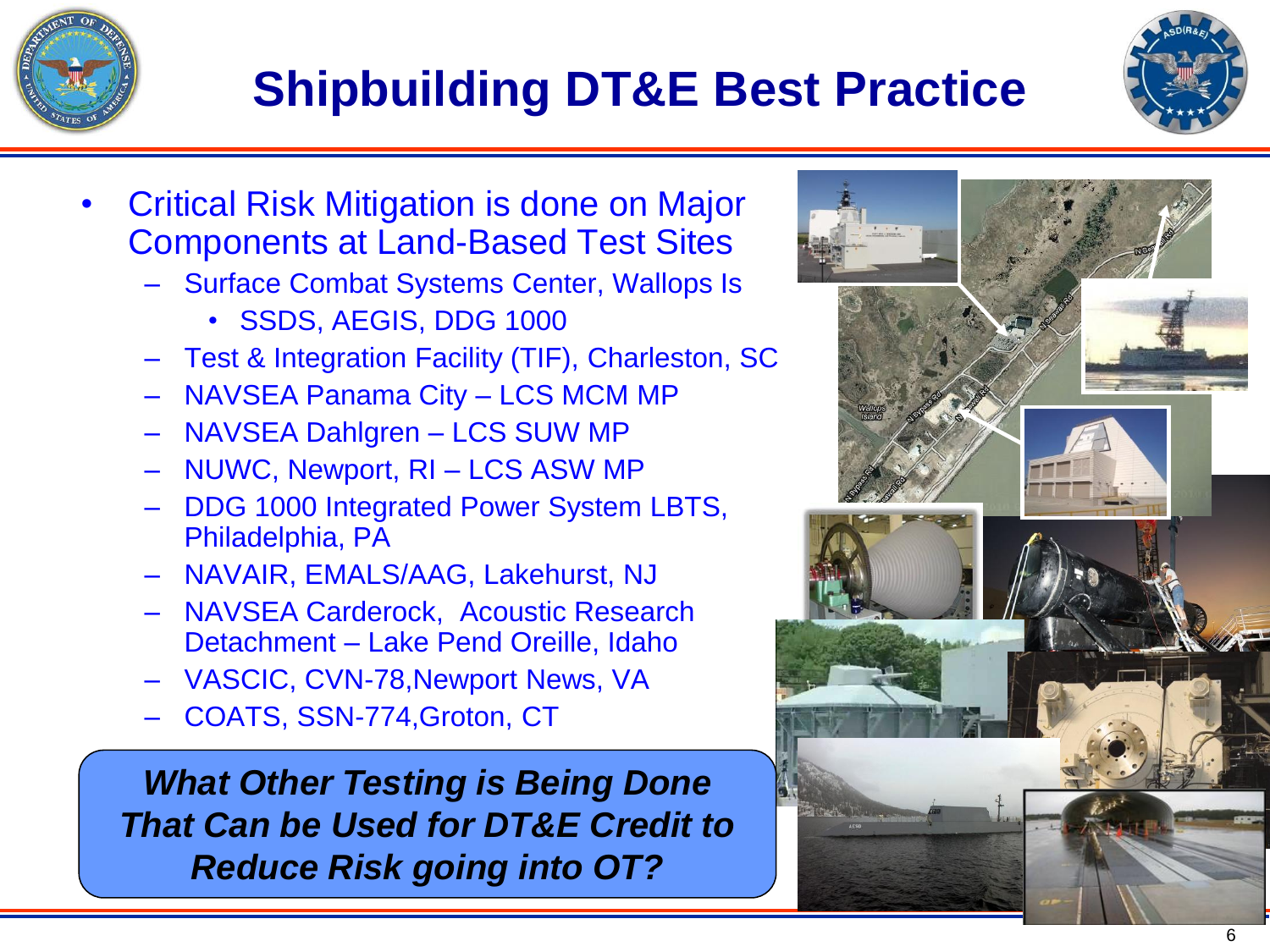





- Participating Acquisition Resource Managers (PARMs) are responsible for developing their system independently, while meeting a defined in-yard date
	- Usually not under shipbuilding PM control
		- Relieves workload/But no direct authority
	- PARM can be resident from different PEO or SYSCOM
	- Matrix like: PM funds task/PARM funds staff
- PARMs add flexibility and efficiency by developing [systems and](http://upload.wikimedia.org/wikipedia/commons/d/d2/Riedel_Ship-to-Shore_Connector_concept.png)  equipment in parallel with ship construction
	- Ship PM defines interface specs
	- PARM develops sub-system solution
	- Ship schedule, cost and performance highly dependent on PARMs
- Challenge: Who is the systems integrator?

#### *PARMs – Big Payoff if Successful*

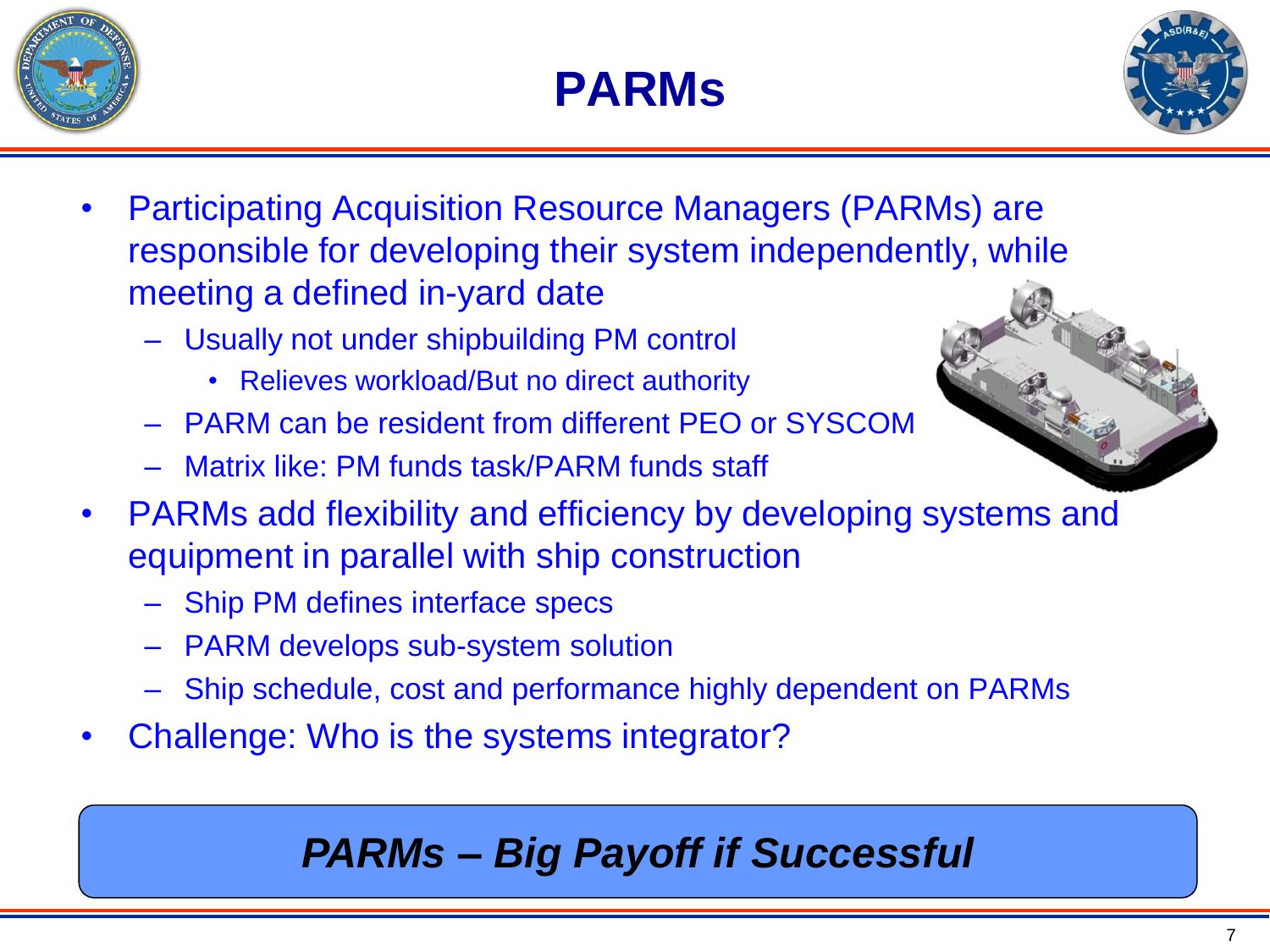





- Shipbuilding is different from other acquisition programs
	- Our approach to Shipbuilding T&E also needs to be different
	- Shipbuilding has a long cycle time to complete a test article
	- Test article is always a production article
	- Multiple follow-on ships are already well into construction when DT/OT are being conducted
	- All "fixes" need to be incorporated on all of these ships post-test
- Ships and their major components go through a plethora of testing before DT/OT
	- Many of these can be used as opportunities for DT/OT
	- Use of LBTS is a best practice that pays dividends
	- What other testing is being done that can contribute to DT&E?
- Must take advantage and credit for developmental testing
	- Will ultimately lead to more efficient and successful development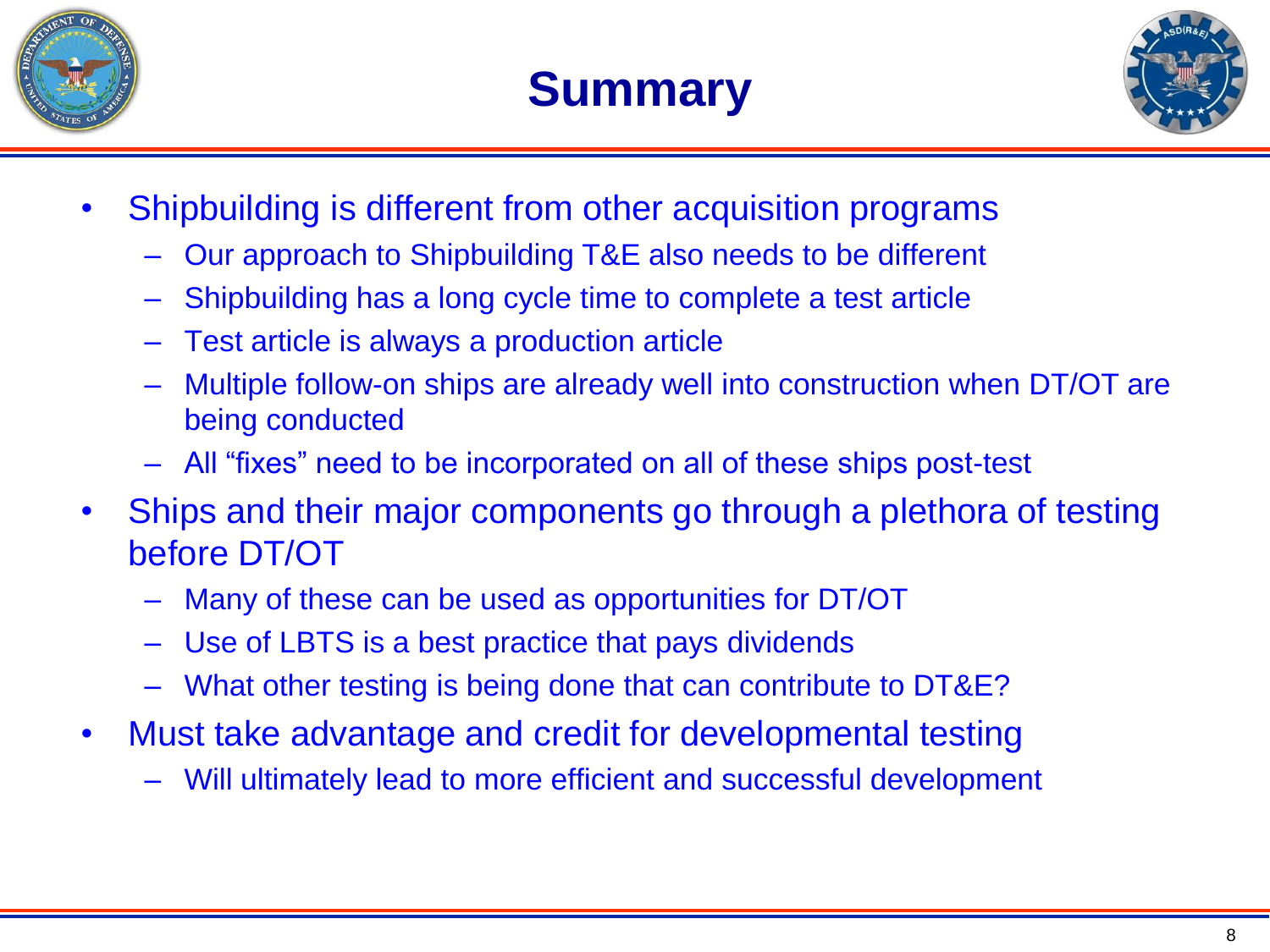

### **Points of Contact**



Patrick Clancy Deputy Director, Naval Warfare ODASD(DT&E) 703-697-5733 Patrick.Clancy@osd.mil

Joe Terlizzese Action Officer 703-412-3687 Joseph.terlizzese.ctr@osd.mil

Michael Melvin Action Officer 703-412-3661 Michael.melvin.ctr@osd.mil

*Visit our website: http://www.acq.osd.mil/dte/*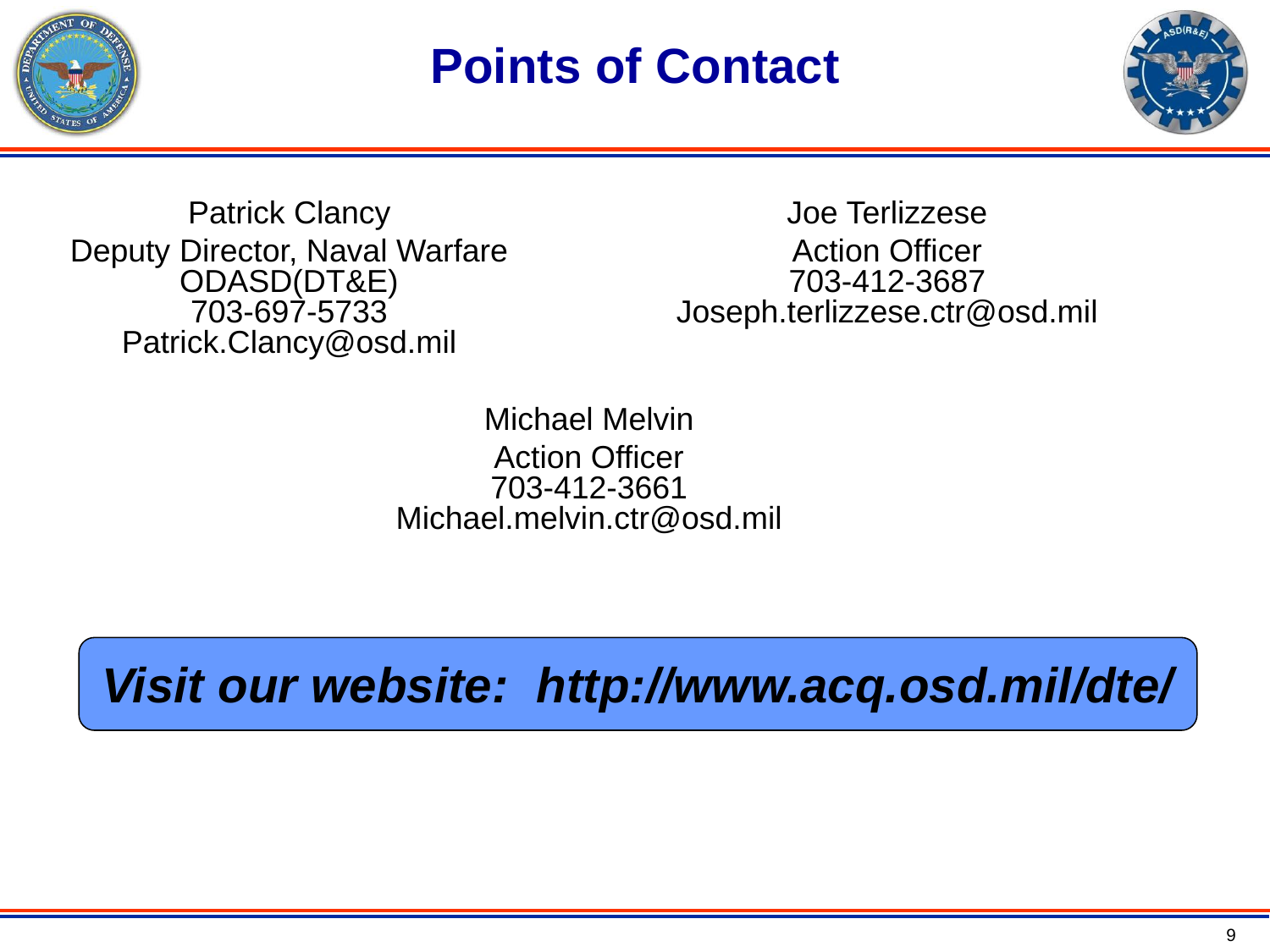



### **Back-ups**

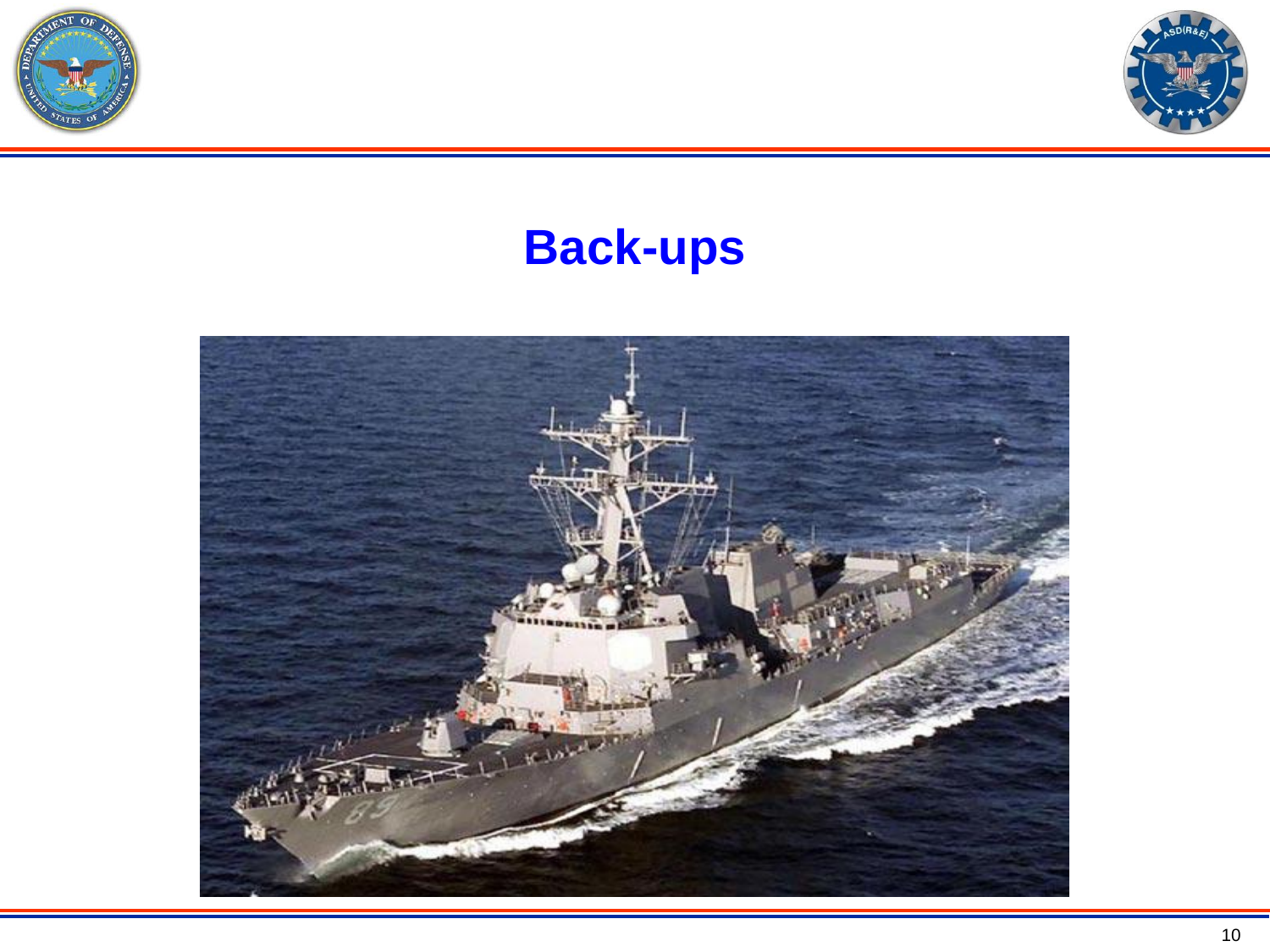



- Not by name, but many programs have an RTO by function
- Example: NAVSEA Port Hueneme Division (NAVSEA PHD) is non-AEGIS ship combat system RTO
	- SSDS In-Service Engineering Agent (ISEA)
	- Combat systems test lead for CVN, LHA, LHD, LPD, LSD ship classes
	- Operates the Self Defense Test Ship
	- With NAVSEA Dahlgren Division, performs systems integration at the Carrier and Amphib Land Based Test Site at Wallops Island, VA
	- Test conductor for all DT&E events on Pt. Mugu, CA range
	- Frequently assigned as COMOPTEVFOR trusted agent for OT&E data collection and test support